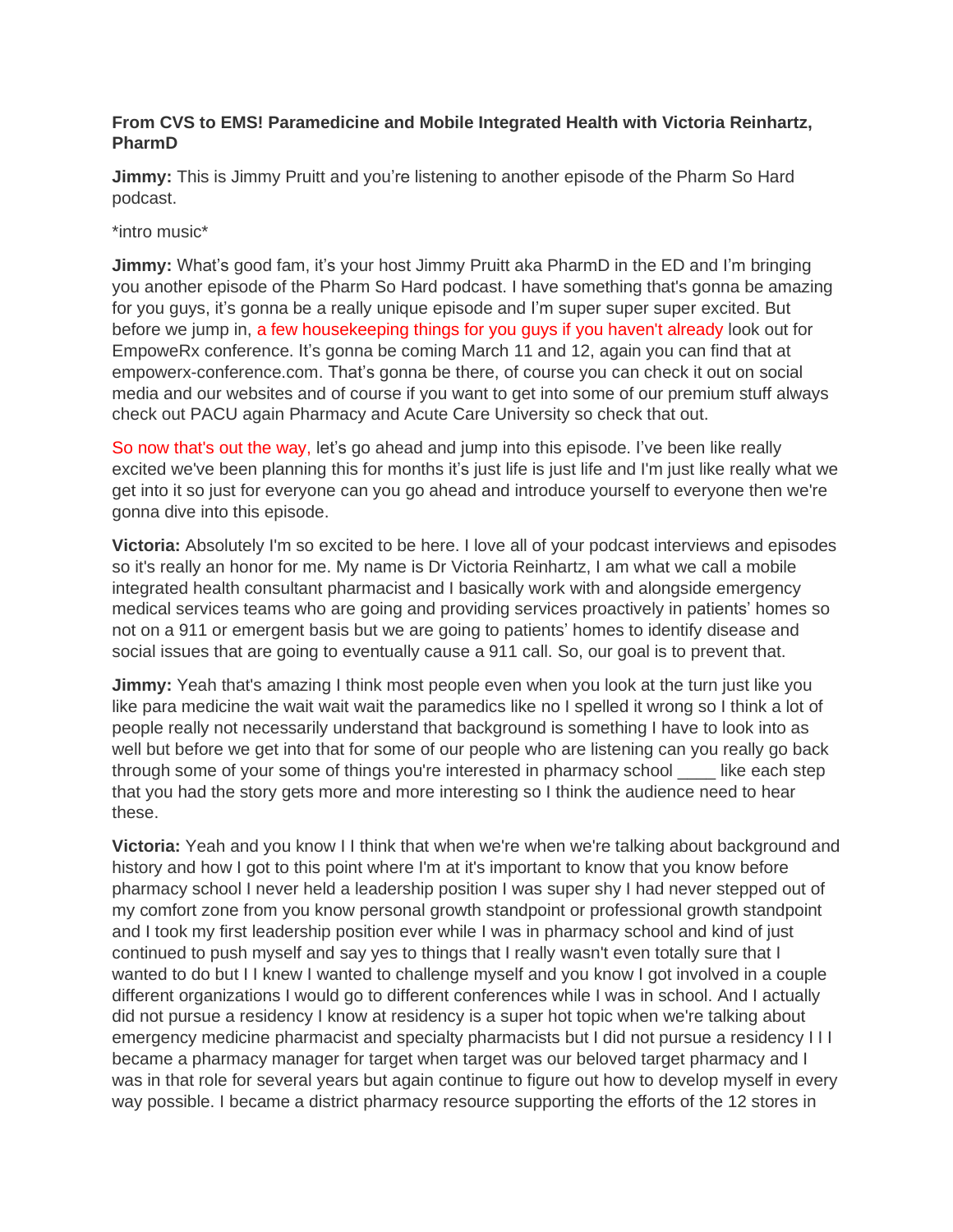the Tampa Bay Florida district and I became a trainer for new pharmacists that were on boarding with the company and became a preceptor and and there are a lot of different things where I continue to develop skills even early on in my career.

**Jimmy:** I think that's really key this is what I really want to get you on especially this time of the year because people are pulling their hair out right now trying to wait for residency interviews things that nature and the more I look at the pharmacy and the more I get involved in podcasting, people are doing some really interesting and cool things that if you're if you're pigeonholed by residency you would never want to experience so I really appreciate that what how you went from not being very active initially as far as leadership wise that what pharmacy consider to be leadership and then \_\_\_\_ from pharmacy school and then from there building yourself building your practice like building at target and then from there it gets even more interesting so I just think that was so cool phenomenon for you and I think a lot of people need to understand if you're an interesting personnel say if you're someone who has ambition who's you know just really wants to figure out what's out there you can find something for you and I think you really get that so before moving to talk about paramedicine and mobile integrated health, so can you like from target what happened then because most people unfortunately they get into a community they do a little bit it just beats them up and that's it. So what happened between there and kind of where you are today because it's really intriguing.

**Victoria:** Well you have hit the nail on the head right that we tend to in our profession look at it as those that go to do residency are the successful ones so to speak and if you don't get a residency or things don't work out exactly as you were hoping initially that maybe somehow that's less \_\_\_ or are not a significant of an achievement but I think if I'm proving anything I'm proving that you can take what I lovingly call the scenic route. You can you can still achieve any goal that you have for yourself professionally you just have to embrace that your path is going to look slightly different from maybe what you know what I mentor might have said or what somebody else advise you to do at some point so you know I was there as a target pharmacy manager. I of course retail is brutal it's even more brutal now than it's ever been but even back then you know you're you're looking at 10, 12, 14-hour days and no lunch breaks and it was really tough but I think that you know I identified that personal growth and professional growth and and projects that I was passionate about that really helped focus me on patient care, on you know mentoring and developing other people on education those things that I was saying yes to in addition to my role as a pharmacist on the bench those things kept me going and kept me thriving and kept me finding satisfaction even in a community setting and so again it is about okay so I'm not happy where I'm at so what skills can I develop and what can I do.

So again I had taken on those extra responsibilities as the district resource as a preceptor as a trainer and I started to also explore opportunities for doing things like speaking and participating so whether that looks like going and doing at a lecture on you know safe OTC's for your local rotary club or your church or or whatever that looks like just start getting yourself out there developing some additional skills and then I I in doing a lecture in my community or or a speech in my community LECOM which is a school of pharmacy in Bradenton Florida. They were currently recruiting for a faculty role and they saw me speak and recognize that I have the skills to do that and I did accept a professor role at the school of pharmacy and I have been in that role for I guess a little over 6 years.

**Jimmy:** Yep that's amazing I think in everything that we see especially because we do teaching \_\_\_\_ sometimes you can't you can't teach certain things you can't teach the passion you can't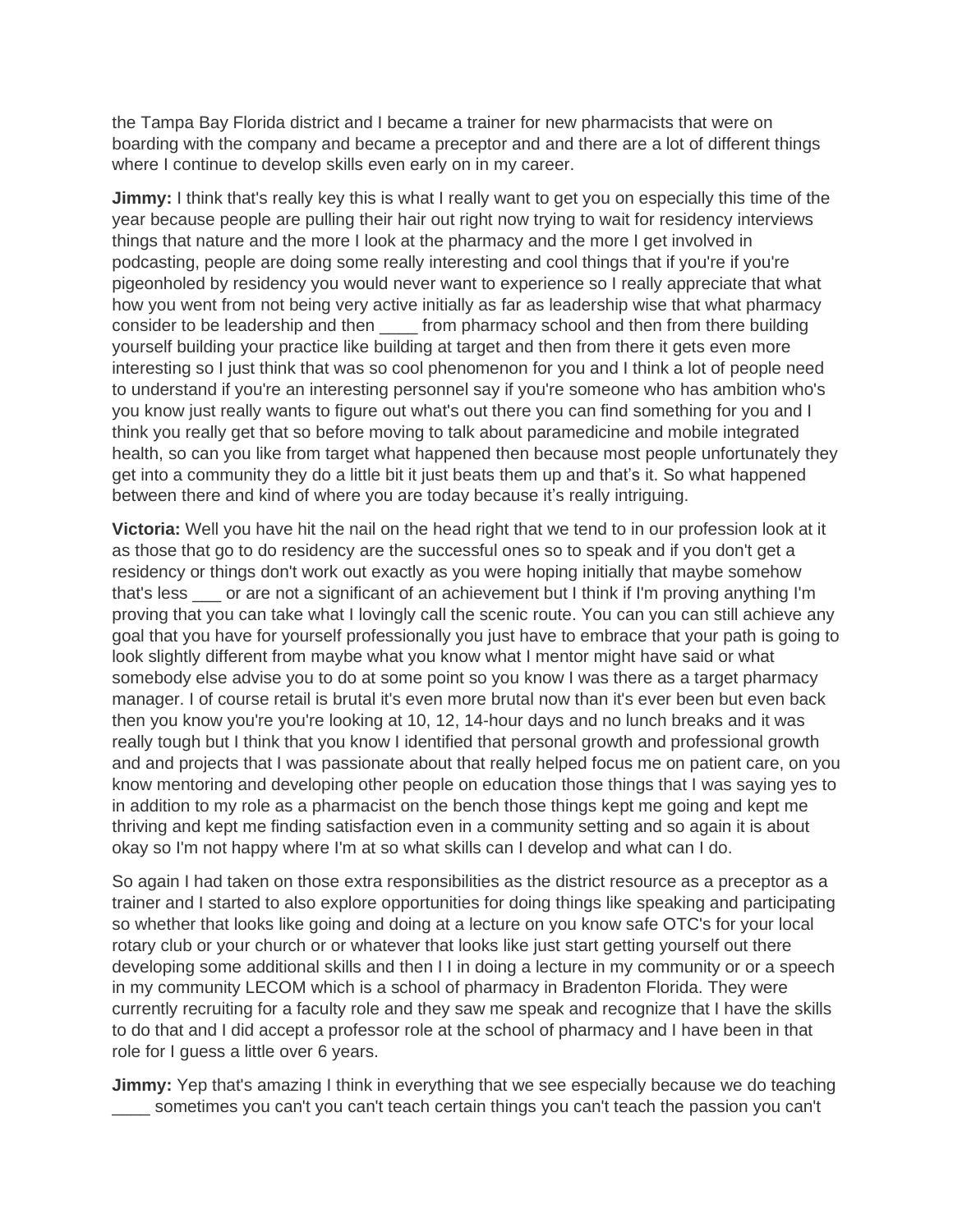teach wanting to actually teach so it's like one of those things where we go to all these training and on PGY1, PGY2 that crap it's like I feel that we we're not telling our students the entire truth about the options that are out there if again if they're motivated so I think that's unique you went from you know community and then start doing stuff on your own and you position yourself to be in a position where you start teaching.

Now that point which is I think is really cool can you just before we get into because I think we're gonna have to define some of these things for most of our audiences, can you explain what a paramedicine is and talk about mobile integrated health and once you get to that how can a pharmacist be involved in that that's like your niche right now and we want to expand on that.

**Victoria:** Yeah absolutely so \_\_\_\_\_ into my path as well when I except to my faculty role again I took it as an opportunity to kind of reinvent my clinical skills make an impact in a new place and I started doing some public health work with our local department of health I started some consulting work in providing pharmacy guidance and advice and I got brought in to provide guidance on a project for developing a community paramedicine program and so this even as a pharmacist I was saying what is community paramedicine? So community paramedicine as a definition is is basically where we take paramedics EMTs and paramedics and we give them additional training and support in say you know substance use disorders or mental health conditions or chronic diseases and we send them out into the communities proactively not when a patient calls 911 but before they need to and we help utilize these teams to you know identify those disease and social issues that are causing that patient to constantly call 911 to bounce back and forth to the hospital and and end up with really poor disease outcomes so that's what community paramedicine is, it's using those EMTs and paramedics and that much more you know community risk reduction preventative role. And it's really effective because if anybody knows you know Mr Jones and Mrs Smith that doesn't have what she needs and it is going to call 911 again next week it's paramedics and EMTs so that's what community paramedicine is by definition. Mobile integrated health is actually then we take that community EMT or that community paramedic and we partner them with another inter professional health care provider so this is our allied health care professionals like myself the pharmacist like nurseing like social workers like mental health counselors physicians of course but dietitians I mean the list goes on based on you know what their specific needs are in that community and what's causing this patient's to continuously call 911.

**Jimmy:** perfect that's amazing because I can begin working in the ER it seems like if those patients if you don't get to them, I'm gonna have to deal with them. In my shop it is amazing how we think now especially with the pandemic going on and everyone is flooding to E. R. or hospital system I work yesterday and I was just amazed at the volume traditionally used to seeing double and what happens is is not necessarily just hold it that's the issue then we realized that we have a back that have other mental health conditions chronic disease states are not being appropriately either managed because they can't get in to see their providers or it's just so many other components that are going on that you're probably more than I am and I think a program like this everywhere. would completely revolutionize healthcare and it's something that we talk about the first time I was like, why are we not doing this. It seems like the perfect scenario and I'm just amazed by that and I think to myself what other things can we can we do but you spoke about the overall goal what does the mobile integrated health is can you talk a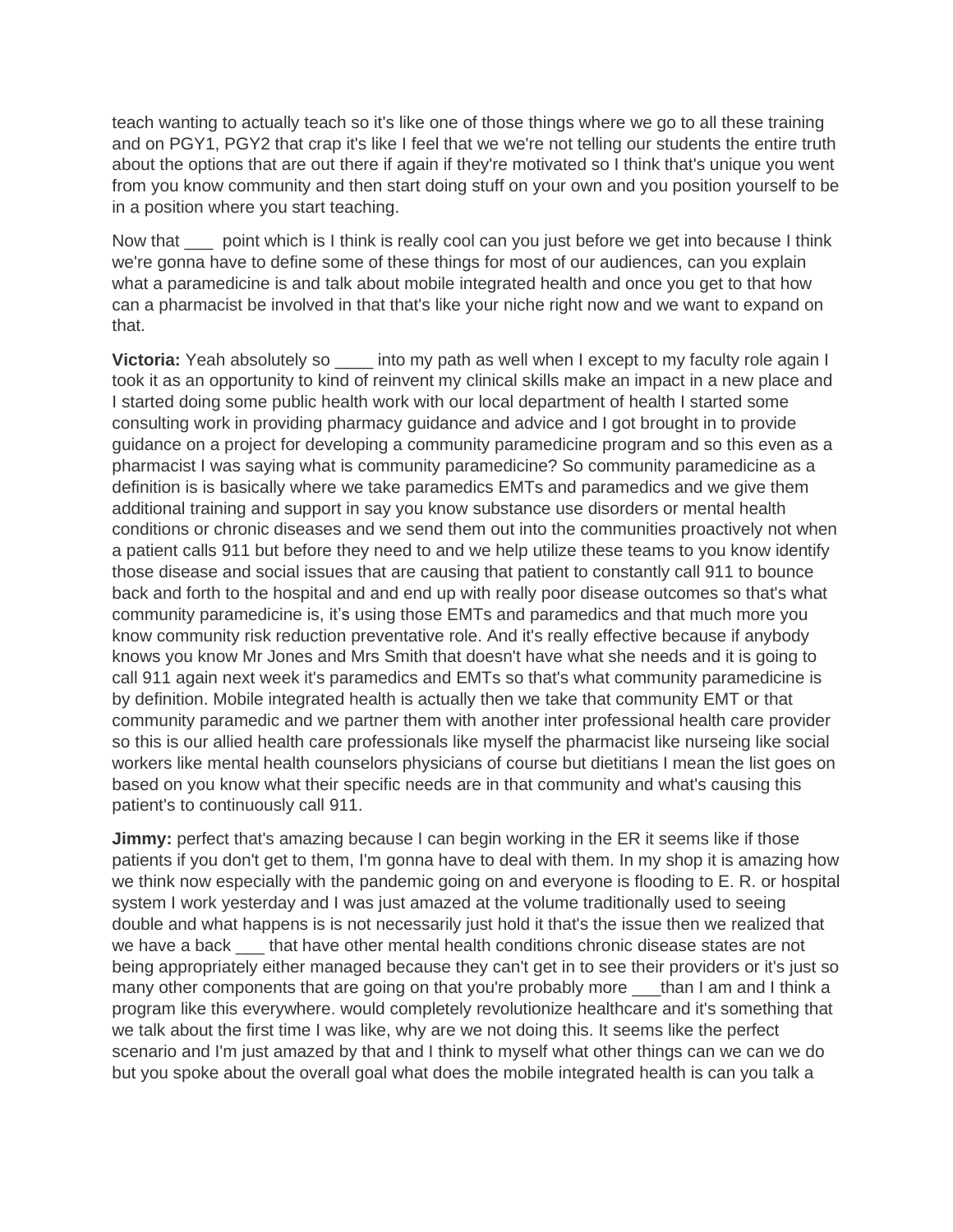little bit little bit about you know what is your setting what are you doing the kind of help get these get these EMTs, different team players involved when it comes to medications \_\_\_.

**Victoria:** Yeah so and you know in your role first hand you recognize and any we've all seen it right every single person who has seen this podcast still open med list and like this is a mess. Like there's duplicating meds, there's interacting meds there's doses that are totally unsafe there is there is meds in their medlist and you're like so they're here for diarrhea they're here for you know afib or or whatever it is and you're like well this medicine caused it right. Like you you know when you open it it's it it's often a hot mess and we're finding that in these patients you know these patients at our high system utilizers bouncing back to the hospital every month or every other month, patients that are calling 911 a couple times a week, patients with 4, 5, 6, 7, 8 comorbidities right you know you you got end stage heart failure and end stage C. O. P. you're on dialysis right? Once we have that patient population we know that there's gonna be some med issues and we find that there's anywhere from 2 to 6 medication problems real legitimate problems with the medicines for each of those patients that we have enrolled in these programs and so again you know I cannot speak highly enough to the skill sets that an EMT and a paramedic bring to the table they are the best at triage they're the best at navigating you know at and in out of the traditional setting/space they are just awesome at what they do and and they have the patient assessment skills that we as pharmacists don't have but what they don't have is all the pharmacology knowledge for chronic disease management they don't know the most evidence based guidelines to date they might walk into a patient's home and identify you know that that Tom Smith is having and a hyperglycemic episode and that we need to probably adjust insulin but you know that the odds of that paramedic knows exactly which insulin to adjust what the dose adjustment should be whether or not that's that's in alignment with you know AACE guidelines and things for this year that's not their expertise right but that's where pharmacist is spot on for their skill set to complement that and that's what I do on a regular basis when I'm working alongside an EMS team.

**Jimmy:** yeah it's really cool because I've had a few the EMS right along to get more on that acute side versus when you guys been in prevention and it is it is very different than what most people think is happening at home you walking some of these patients at home and you know you just realize there are so many challenges just to be able to get them from their home to the pharmacy and all the resources that are needed to be able to insure the receive basic basic needs so the fact you guys are going out to be able to go through all of that and identify problems and fix them at their home is amazing I think it's something that more people should really consider and figure out how to make a team of of that to all our major areas especially in some of our more rural areas because where I am now we have our major center in downtown Charleston we have multiple facilities hundreds of miles out where people don't have access to healthcare professionals and I can see this being something that can be really helpful and will help in in in all areas in general so this is pretty amazing and I think that's something that we probably will probably talk about a few more times on here and get more people involved so along with that do you have any any other projects that you're working on right now or any anything that you can really let look forward for you coming out anytime soon.

**Victoria:** Yeah there's a lot a lot of things moving right now we're at the \_\_\_\_\_ we started in 2021 with the Reinhartz run down which which started as you know quick 2 to 3 minute video of clinical pearl about some random pharmacy topic that has been launched. Those are available for any pharmacist and students that are interested in just a quick non time down right couple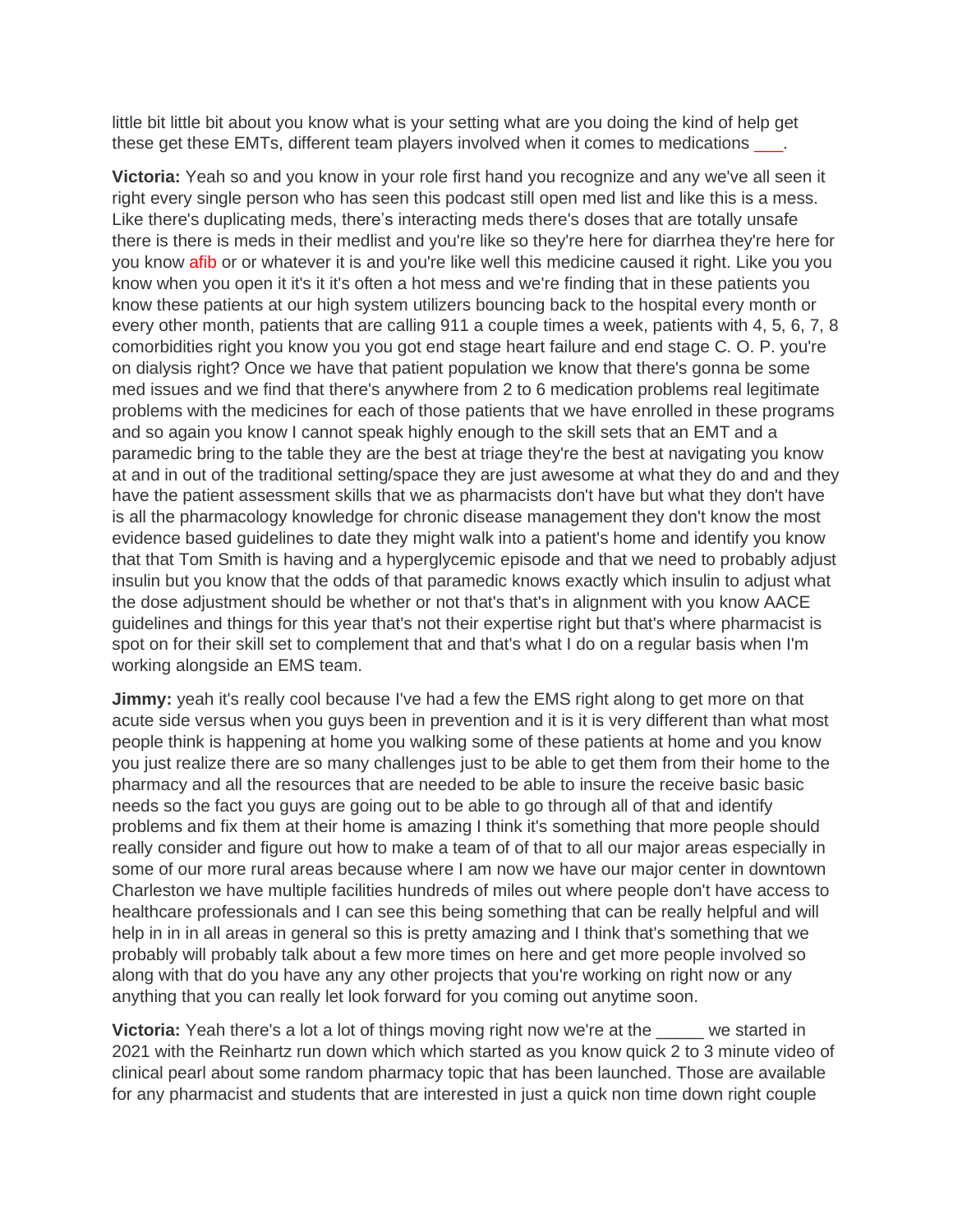minutes review of a clinical topic. We're also launching a variety of different courses focused on outpatient monoclonal antibody administration, mass vaccination sites was done this past year and we also have a variety of mental health courses coming which is fantastic and then I later in the year we do plan to launch more or less a clinical crash course for pharmacists that might be in a retail setting or you know maybe didn't get their dream position but really are recognizing they want to reinvent themselves they want to go for new position or maybe they want to work in mobile integrated health like I do and so we will be developing courses specifically for pharmacists that are looking to reinvent their own careers as well

**Jimmy:** That's amazing I think right now with the pandemic everyone's looking at their career and can I do this for 5 more years 10, 20, 30 yeah I think this is a perfect opportunity for us to just analyze what we're doing you know we work tough jobs and I think the from retail standpoint things have changed drastically and I feel smart my brothers and sisters out there who are going to do he's very tough working conditions and I'm just gonna flat out say it that we have to change within or these places are going to crash and burn to be honest but I digress on that that's an episode for itself. As we're closing out what what advise do you have about how I know you mentioned a course but is there any other advice about how pharmacists can actually get involved in mobile integrated healthcare medicine because what's the first step, what's the first thing they can do if they're really interested in this.

**Victoria:** The first step I would say you know connect me. There's not too many pharmacists in that realm of mobile integrated health they connect me find me on linkedin right find me find me on Facebook and linkedin linkedin is my primary for anything professional and related to my business I'm always also recruiting so like this year I'm recruiting a variety of speakers and recruiting for you know clinical content development an online course development I'm recruiting for you know people who wanna do writing I'm recruiting for people who want to do preceptor and mentorship there's so many options to figure out a way to get involved but I would think that's the number one thing is just send me a message connected me send me a message on linkedin and if I can support you in some way I'm happy to do that and kind of give you the inside scoop and and provide some resources my website is also a really great option as to mobilehealthconsultants.com and then from there you can sign up for those updates right so the clinical updates we talked about blog and articles that are coming out about mobile integrated health and and how to get involved and what the topics are and all of those things are great ways to start getting involved.

**Jimmy:** Any last tips you got I think right now we're in this very interesting area any tips for students in residence right now because the the market is looking very different right now so as we dissect if you can hang up if you had to get them you know a couple tips after you've read it comes what is next next semester.

**Victoria:** yeah you know I think that anytime we talk about huge and and monumental change it the number one thing is fear it feels overwhelming it feels like I may be unattainable and I think the quote that has been in my heart and in my mind a lot lately and and especially with the passing recently of Desmond Tutu who who was a leader too and you know really help to change things in South Africa and bring down \_\_\_ he has a quote that he says which is how do you eat an elephant. And the answer is one bite at a time. And I feel I feel a lot of connection to that with his recent passing I've been reflecting on just the monumental activity that she the the monumental task that he undertook relative to human rights and although you know my personal journey it could never be compared to that as far as the value to the world that it would